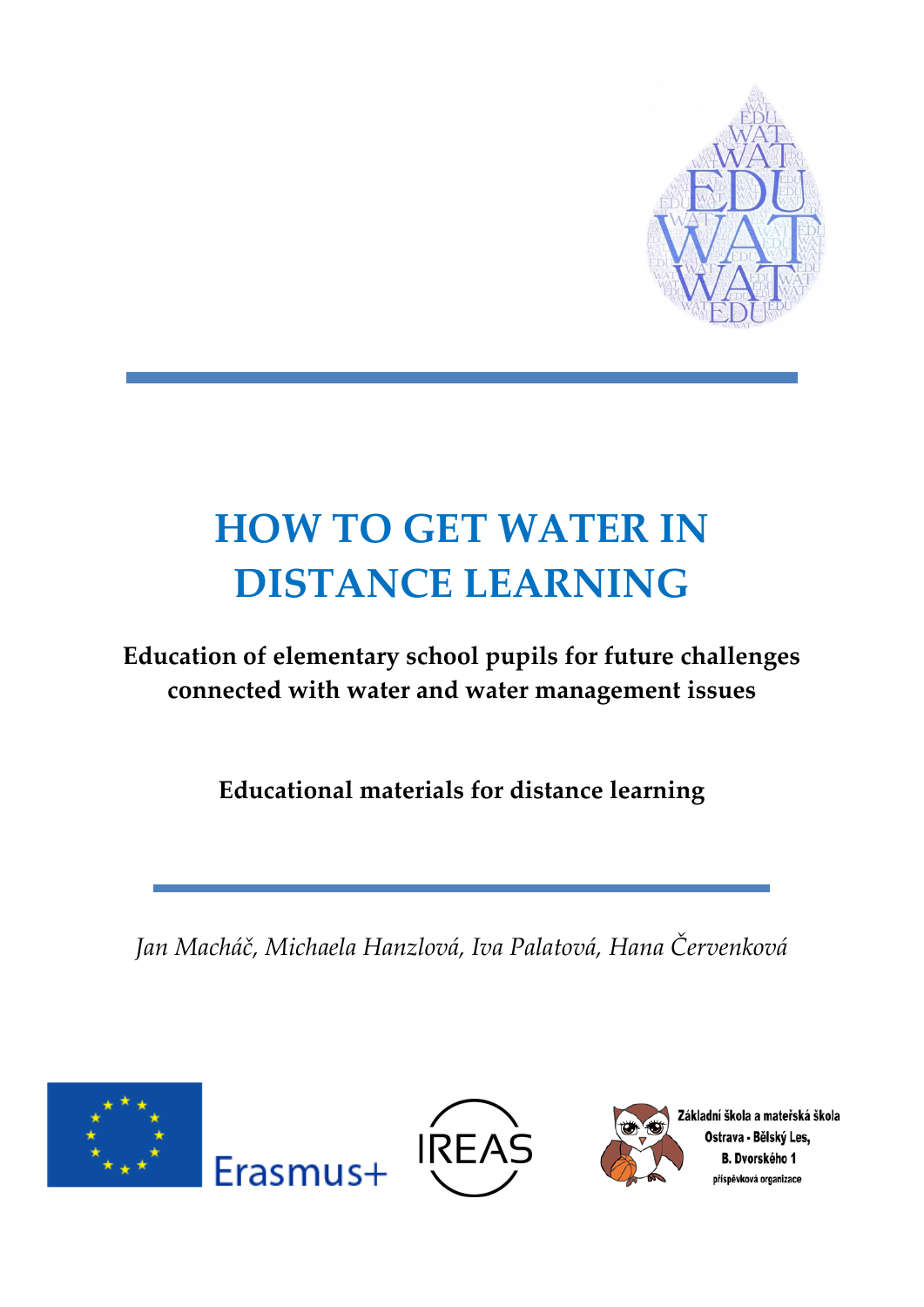

# **HOW TO GET WATER IN DISTANCE LEARNING**

Educational materials for distance learning

Published by IREAS, Institute for Structural Policy (IREAS)

In collaboration with Základní škola a mateřská škola Ostrava-Bělský Les (ZŠ Dvorského)





# **Supported by**



This output was created within the project "Wat.Edu – Water Education for Innovative Environmental Learning" (reg. no.: 2018-1-HU01-KA201-047800) Erasmus+ funded by the EU under the Erasmus+ programme.

The project outputs can be downloaded in digital form in PDF format at:

[www.watedu.eu](http://www.watedu.eu/)

Selected outputs are also available on the website **www.ireas.cz** 

Prague, 2021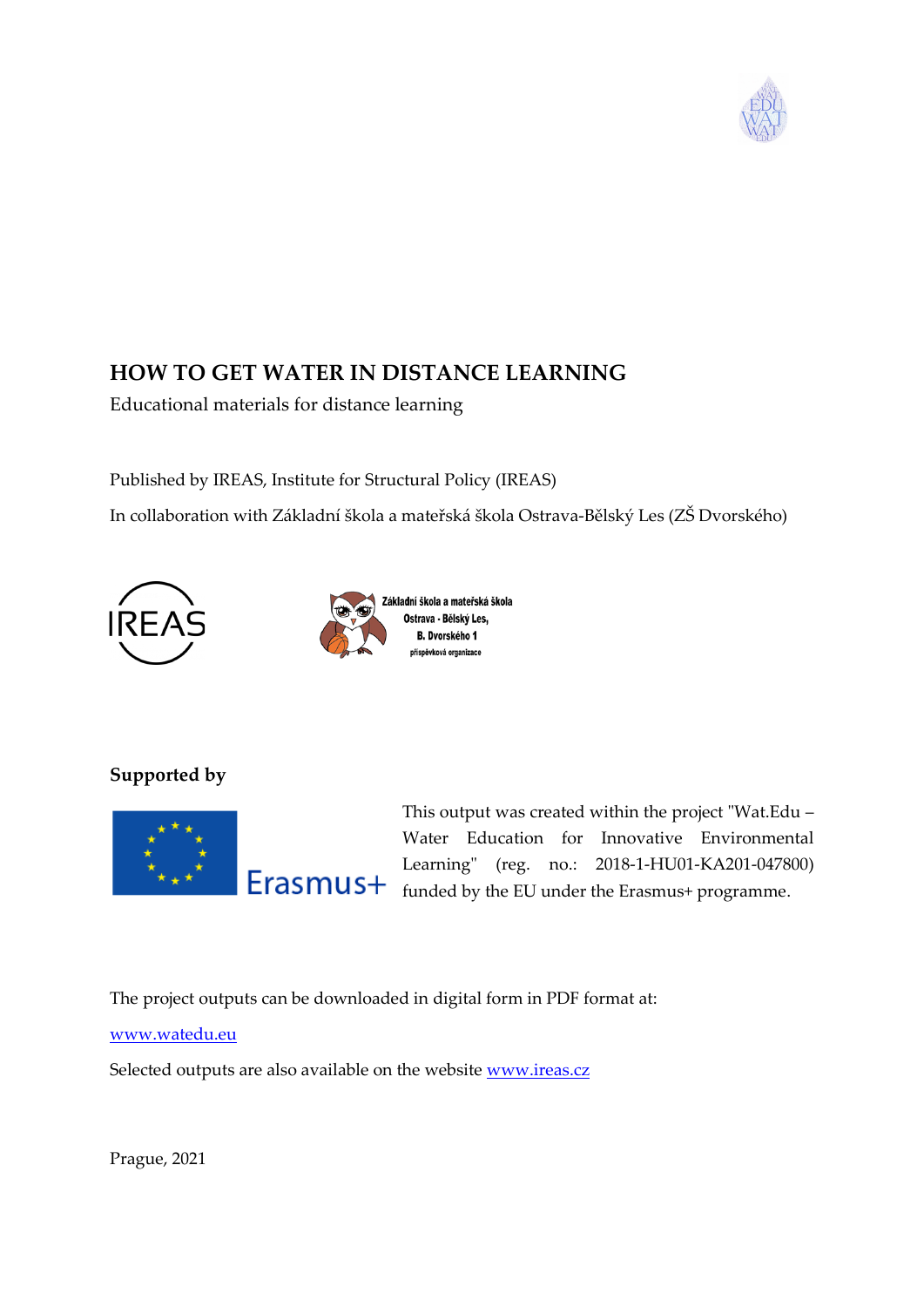

# <span id="page-2-0"></span>**Introduction**

The Wat.Edu project, whose supplementary material you are now holding in your hands, aims to create innovative tools and materials for education in the field of water and water management. At the time of project preparation, we had no idea how big a role online tools and alternative forms of teaching, including the flipped classroom model (in class vd. Out of class), would play in the education of elementary school pupils, even in topics such as motivating pupils to distance learning. The original focus of the project thus led to the creation of a handbook with innovative content and activities to expand face-to-face learning. In the next phase, an e-learning toolkit was developed, which in the form of online / offline games provides the opportunity to introduce pupils in a playful way to topics such as water purification, global water consumption or the connection between water and art. Alternatively, it can be used for non-traditional knowledge verification.

In the context of the COVID-19 pandemic, this support has proven to be insufficient given the current need of our target group – teachers in elementary schools. Already during the workshop, we tried to show how to approach distance learning, because it requires different methods and content. Our next steps led to an analysis of how schools are dealing with online teaching in the field of water education. It soon became apparent that any support for teachers was welcome, and so the idea and basis of this handbook emerged. Gradually, we modified the existing activities developed by us in the Wet.Edu project and proceeded to create new ones that could be applied in distance learning. The aim was, ideally, to replace or supplement frontal teaching in distance learning and at the same time motivate students to self-education. This material aims to expand students' competences in a broader sense than just being able to switch on online learning, e.g., via MS Teams. The result of our efforts is this educational material, which contains a set of activities developed by us and tested together with schools, suitable for use not only in distance learning. Each activity contains a brief description and a more detailed description of how to implement it in distance learning. It can also be used as a basis for project days or outdoor workshop activities.

May you continue to enjoy teaching and be inspired by this publication to teach waterrelated topics.

On behalf of the authors

Jan Macháč, Ph.D. IREAS, Institute for Structural Policy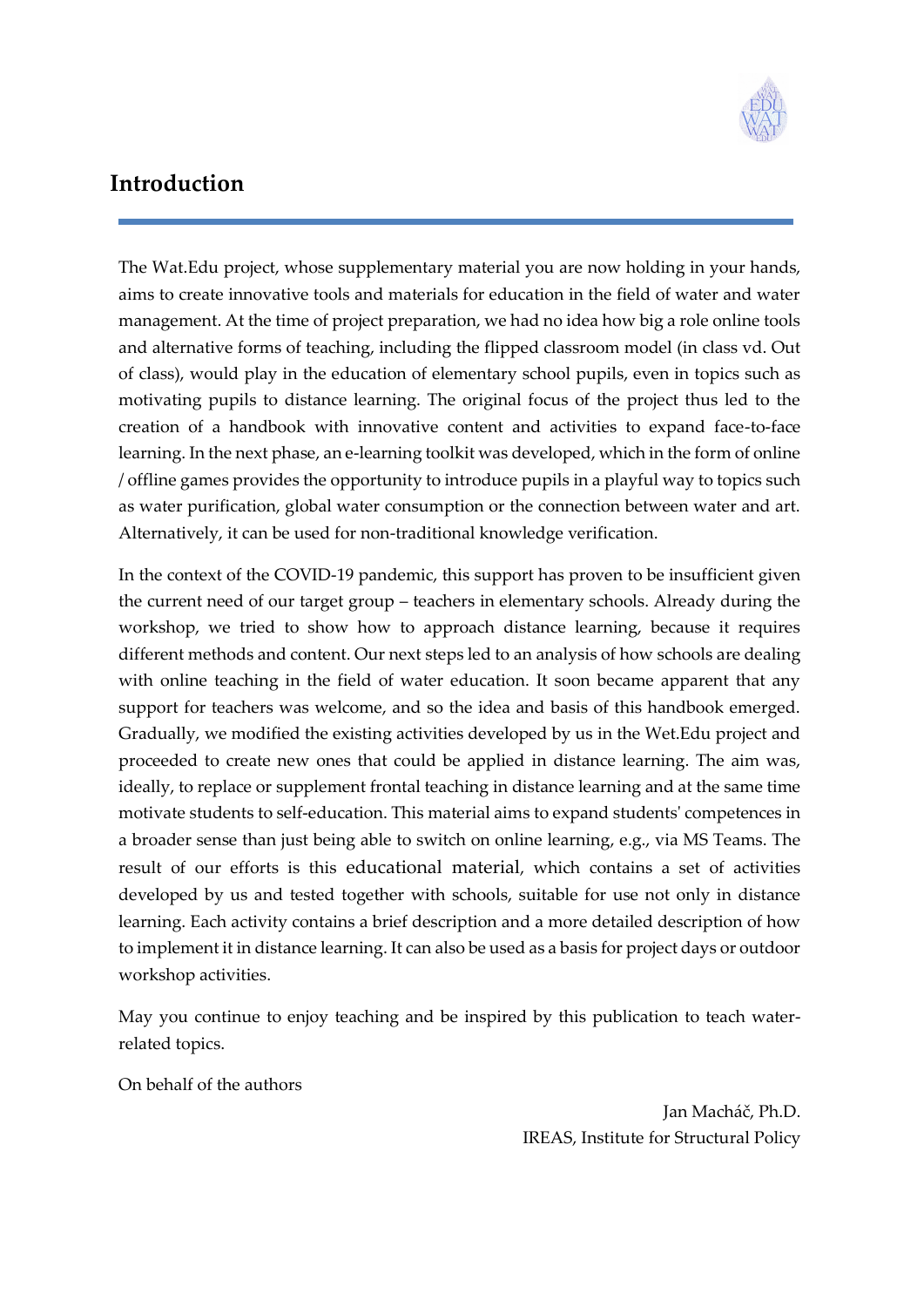

# <span id="page-3-0"></span>**Contents**

| <b>Introduction</b>                                                  |                |
|----------------------------------------------------------------------|----------------|
| <b>Contents</b>                                                      |                |
| Find a disturbed aquatic ecosystem, map it and design change!        | 1              |
| Introduction to the activity                                         | 1              |
| Phase 0: Activity preparation and introduction to pupils             | $\overline{c}$ |
| Phase 1: Area identification                                         | 2              |
| Phase 2: Problem description                                         | 3              |
| Phase 3: Area documentation                                          | 3              |
| Phase 4: How can you improve the situation?                          | 4              |
| Phase 5: Communication of results                                    | 5              |
| Water in your free time? Capture it!                                 | 6              |
| Introduction to the activity                                         | 6              |
| Phase 0: Activity preparation and introduction to pupils             | 7              |
| Phase 1: Chose and describe your favourite sport                     |                |
| Phase 2: Analyse water consumption/need                              |                |
| Phase 3: How much water is used?                                     | 8              |
| Phase 4: Share and present results                                   | 8              |
| Clean your water!                                                    | 9              |
| Introduction to the activity                                         | 9              |
| Phase 0: Activity preparation and introduction to pupils             | 10             |
| Phase 1: Collection of materials                                     | 10             |
| Phase 2: Construction of the purifier                                | 11             |
| Phase 3: Experiment and documentation                                | 11             |
| Calculate the virtual water footprint of a traditional meal          | 12             |
| Introduction to the activity                                         | 12             |
| Phase 0: Activity preparation and introduction to pupils             | 13             |
| Phase 1: Meal selection and preparation                              | 13             |
| Phase 2: How to calculate the water footprint?                       | 13             |
| Phase 3: Most sustainable meal exhibition and competition            | 14             |
| Phase 4: Discussion – How can you save a bit of water while cooking? | 14             |
| Appendix 1: List of ingredients and their water footprint            | 15             |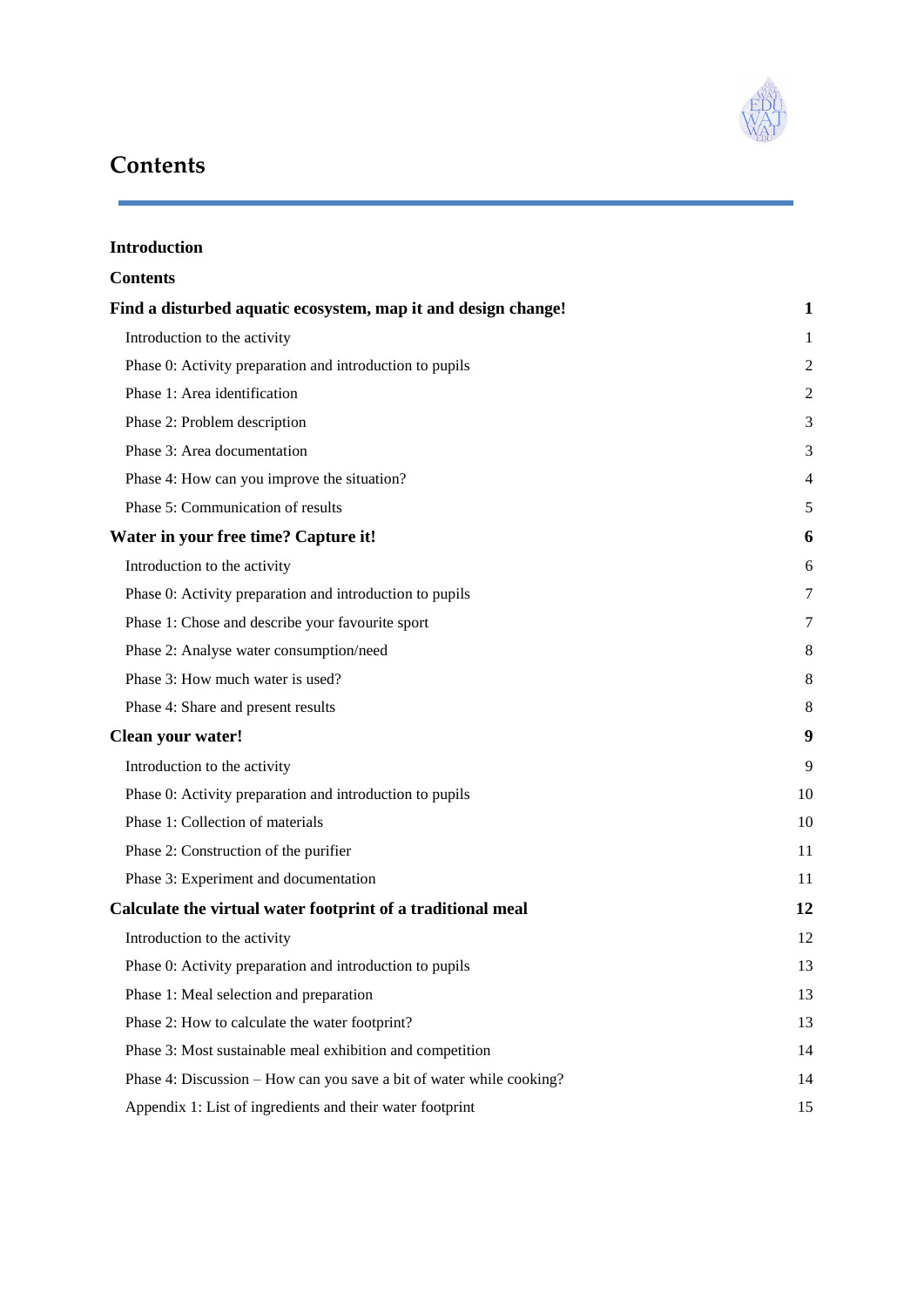

# <span id="page-4-0"></span>**Find a disturbed aquatic ecosystem, map it and design change!**

| Goal of the<br>activity<br>(Thanks to this<br>activity, the students<br>understood | Documentation of a severely disturbed aquatic ecosystem leads the<br>student to realize connections associated with the cause of the<br>damage, at the same time the assignment leads him to an active<br>approach to what is happening around him. Pupils will learn how<br>to find solutions leading to improvement of disturbed ecosystems. |  |
|------------------------------------------------------------------------------------|------------------------------------------------------------------------------------------------------------------------------------------------------------------------------------------------------------------------------------------------------------------------------------------------------------------------------------------------|--|
| <b>Material</b>                                                                    | Internet connection, camera, writing aids (crayons, markers,<br>watercolours), papers                                                                                                                                                                                                                                                          |  |
| <b>Time</b>                                                                        | Approximately 42 hours. Alternatively, it can be applied on a smaller<br>scale, focusing only on certain phases. Alternatively, it can be spread<br>over several subjects, school years or implemented as activities where<br>individual teams of pupils or classes build on each other.                                                       |  |
| Form                                                                               | <b>Project work</b> , documentation of a disturbed ecosystem, consultation<br>with classmates and the teacher, presentation of results (proposal of<br>possible measures).                                                                                                                                                                     |  |

## <span id="page-4-1"></span>**Introduction to the activity**

Ecosystems around human settlements are often disturbed. Pollution and environmental degradation affect quality of life significantly.Neglected and damaged areas often reduce the attractiveness of the wider environment. It is not necessarily just damage that results from current activities. It can also be old burdens, brownfield sites or problems that have not been addressed for years, which gradually lead to a deterioration in living conditions that, without intervention, will lead to a decline in biodiversity, etc.

The aim of the activity is to realize the complexity of the problem on the basis of own experience and analysis of the territory, to apply knowledge and gain new information when designing solutions to eliminate the problem. Students will learn how to document a severely disturbed aquatic ecosystem and how to find a source of water pollution / degradation in their own city or surroundings. It can be reduced flow, floodplains, chemically / physically / organically polluted watercourses / streams / lakes / ponds, etc. The survey is either conducted through consultation with parents / teachers / classmates or usin Internet resources.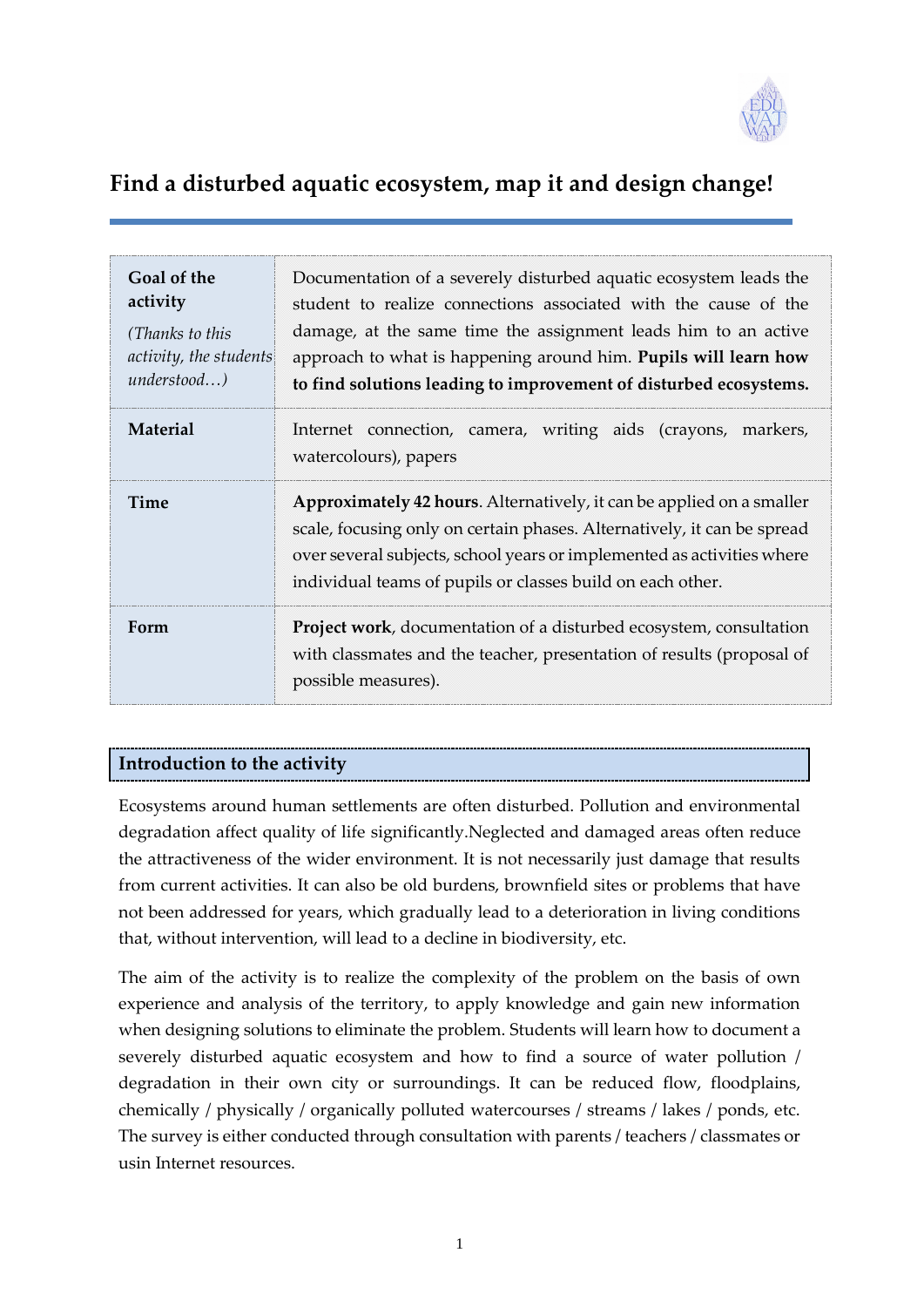

<span id="page-5-0"></span>**In class** (during online meeting): Introduce the whole activity. Explain the objectives – the nature of the activity – to the pupils. The pupils can be motivated, for example, by the school providing the work results to municipality representatives, or the pupils presenting most successful projects directly. There is therefore the possibility of a real environmental improvement on the basis of projects developed. Students can also be motivated by a related made-up or real story which gives them a sense of improving their surroundings.

**Out of class**: Pupils explore their surroundings, become aware of problems and look for suitable sites to address. This can be helped not only by the teacher, but also by their own family or their experience of leisure activities, during which they may encounter a disturbed ecosystem regularly.



#### <span id="page-5-1"></span>**Phase 1: Area identification**

**Out of class**: Following the initial selection of the area, a closer analysis of the territory takes place, in which key data about the affected area are collected. First, the study area is defined precisely. This is followed by a mapping of the status and specifics of the study area. Among other things, this phase includes: delimitation of the river basin (where the source flows from, in terms of the river), the number of inhabitants in the locality tied to the river, etc.

Books in the school/local library, data from the Internet, specialized portals and databases can be used as sources. An important competence that students acquire is the ability to search for appropriate and necessary information and data sources.

**In class** (during online meeting): At this stage, the teacher should provide feedback for the pupils and show them any additional data sources they are not aware of. It is beneficial to spend some time together on, for example, advanced internet searches. However, it always makes sense to start with skills that pupils already have. The more proficient ones can then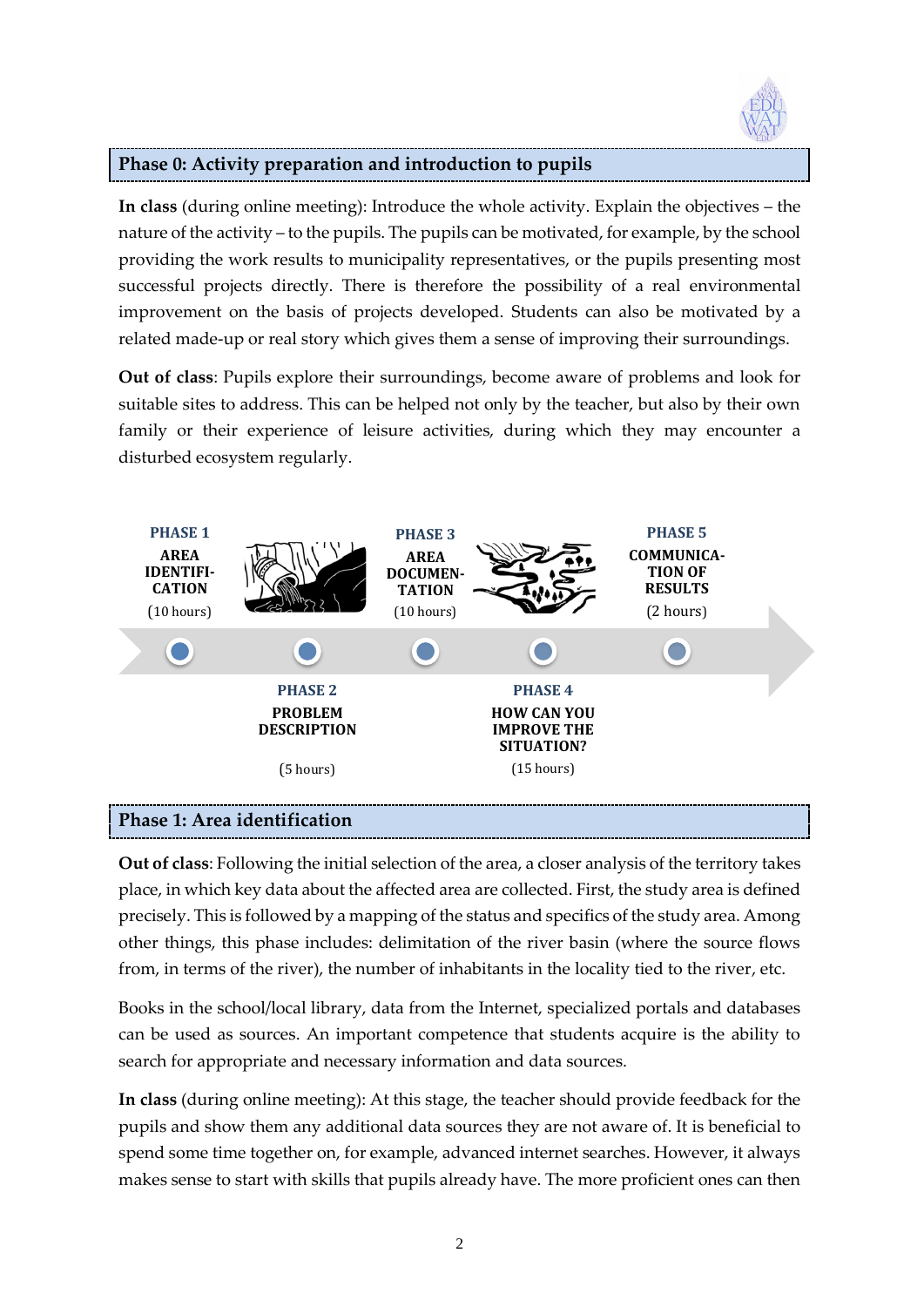

pass on tips on how they did the search themselves first. The teacher should then show other features with examples so that pupils can try them out straight away.

To emphasize the importance of mapping, it is possible to use real-life examples of where this phase was skipped, leading to a failure of the next steps.

#### <span id="page-6-0"></span>**Phase 2: Problem description**

**Out of class**: The pupils analyse the problem in depth. The aim is to find the source of pollution or the reason why the current unsatisfactory situation has been reached. For a deeper understanding of the problem, a comprehensive approach is advisable. Thus, it is appropriate to address both the natural and technical as well as the social aspects of the investigation. In order to eliminate the problem in a sustainable way, it is also advisable to address topics such as inhabitants' preferences and their relationship to the site and the problem, maintenance and financing of measures, etc.

In this way, students can apply a wide range of methods to investigate the issue: in addition to secondary data – research articles, interviews and literature – they can conduct their own interviews not only with experts, representatives of public authorities and NGOs, but also pay attention to local residents and other key players.

**In class** (during online meeting): It is advisable to give pupils space to present the problems they have identified and let them discuss them among themselves. They may face similar problems. They can thus inspire each other in the discussion. Pupils learn to present and select key points. The teacher then aims to give feedback. The most important problems (impacts) and reasons leading to the current situation should be identified, determined and explained.

The teacher should provide all instructions related to the next two phases, which are mostly connected with the out-of-class form.

#### <span id="page-6-1"></span>**Phase 3: Area documentation**

**Out of class**: The study area is visited one more time by the pupils to prepare documentation (take photos, make short videos, etc.). It is recommended to combine outdoor activity with time spent by the computer. Besides primary sources (own photos, videos, etc.), secondary sources such as photos, news items from newspapers / internet / TV or scientific reports can be used. This means that the pupils will have to go out and take pictures of the site, edit the photos and put them together with other documents and data sources. Groups of pupils can share different knowledge, develop tasks and inspire each other in real time. They can share the materials via, e.g., cloud storage or e-twinning.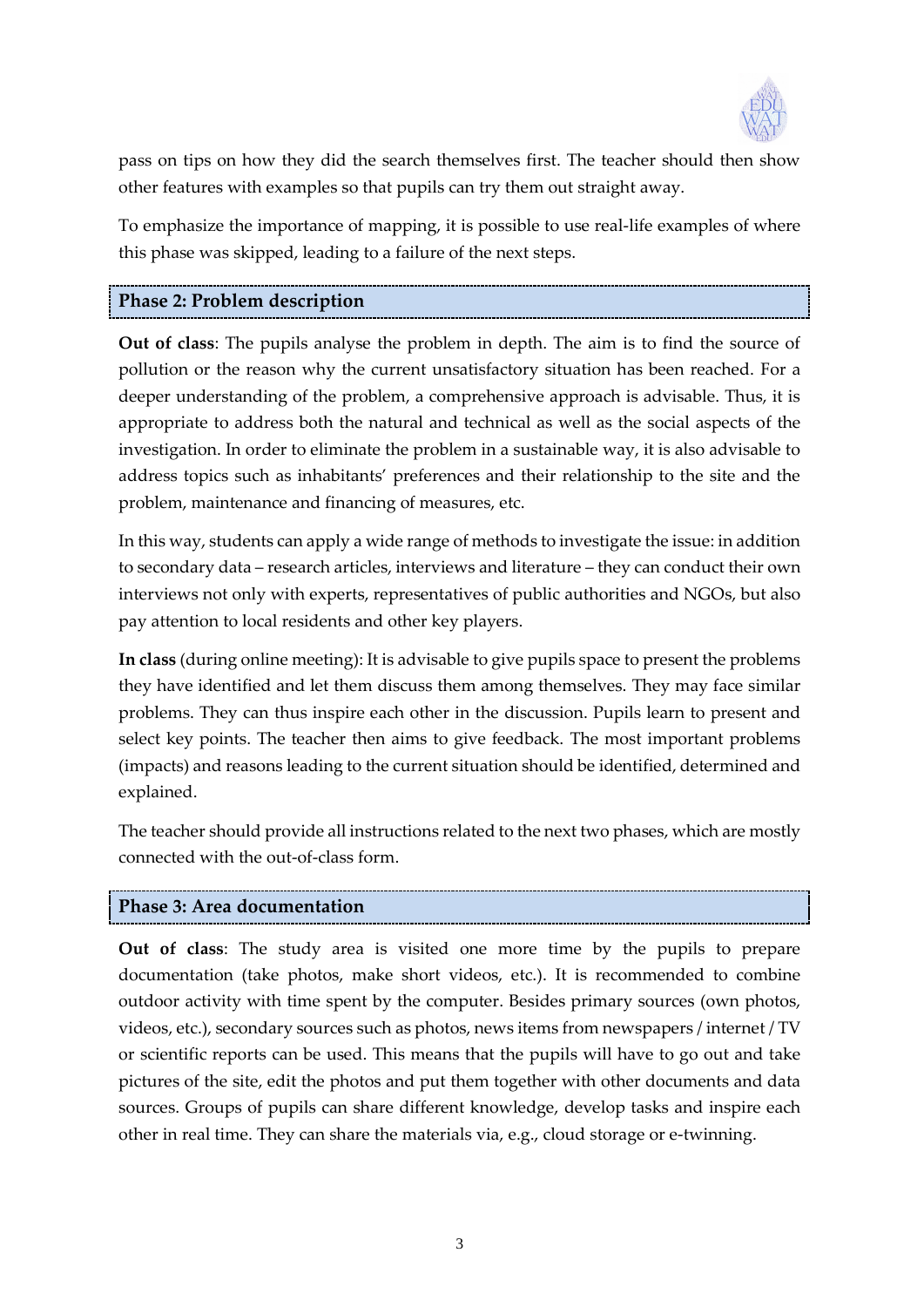

**In class** (not during the pandemic): It is possible to use computers at school to edit the videos or photos. In many cases, schools are equipped with better software. These activities can be connected with IT classes. One of possible additional outputs could be, e.g., websites informing about the current state and suggested change (see Phase 4).

#### <span id="page-7-0"></span>**Phase 4: How can you improve the situation?**

**In class** (optional): In this phase, it is important to consider the complexity of different problems and sources of pollution. It is recommended to discuss the problems with pupils again, to give them information and inspiration to design possible change. It is not necessary to show them exactly the same problems from other cities and thus to limit them in their creativity; it is more about motivating them. Without a certain level of inspiration, it is not possible to reach the goal with some types of problems.

**Out of class**: Two different activities are recommended for the pupils before starting to design their own solutions. They should think about the functionality of the ecosystems and set requirements for how the area should look and what type of ecosystem services it should provide. After this step, an analysis of similar revitalizations using an internet search and a literature review is recommended. Based on these two activities, it is much easier to propose measures that lead to an improvement to the study area. Pupils should design measures that lead to an improvement to the situation/site/ecosystem in the form of pictures, maps and illustrations with appropriate descriptions. It should be clear from the description how they would approach the remediation of the situation.

**In class**: It is important to provide time and feedback during the designing of the measures in the form of individual or group consultations. The length and frequency of such support depends on the complexity of the selected area and problems solved by the pupils.

*In this phase, it is important to consider the complexity of different problems and sources of pollution. It is recommended to discuss the problems with pupils again.*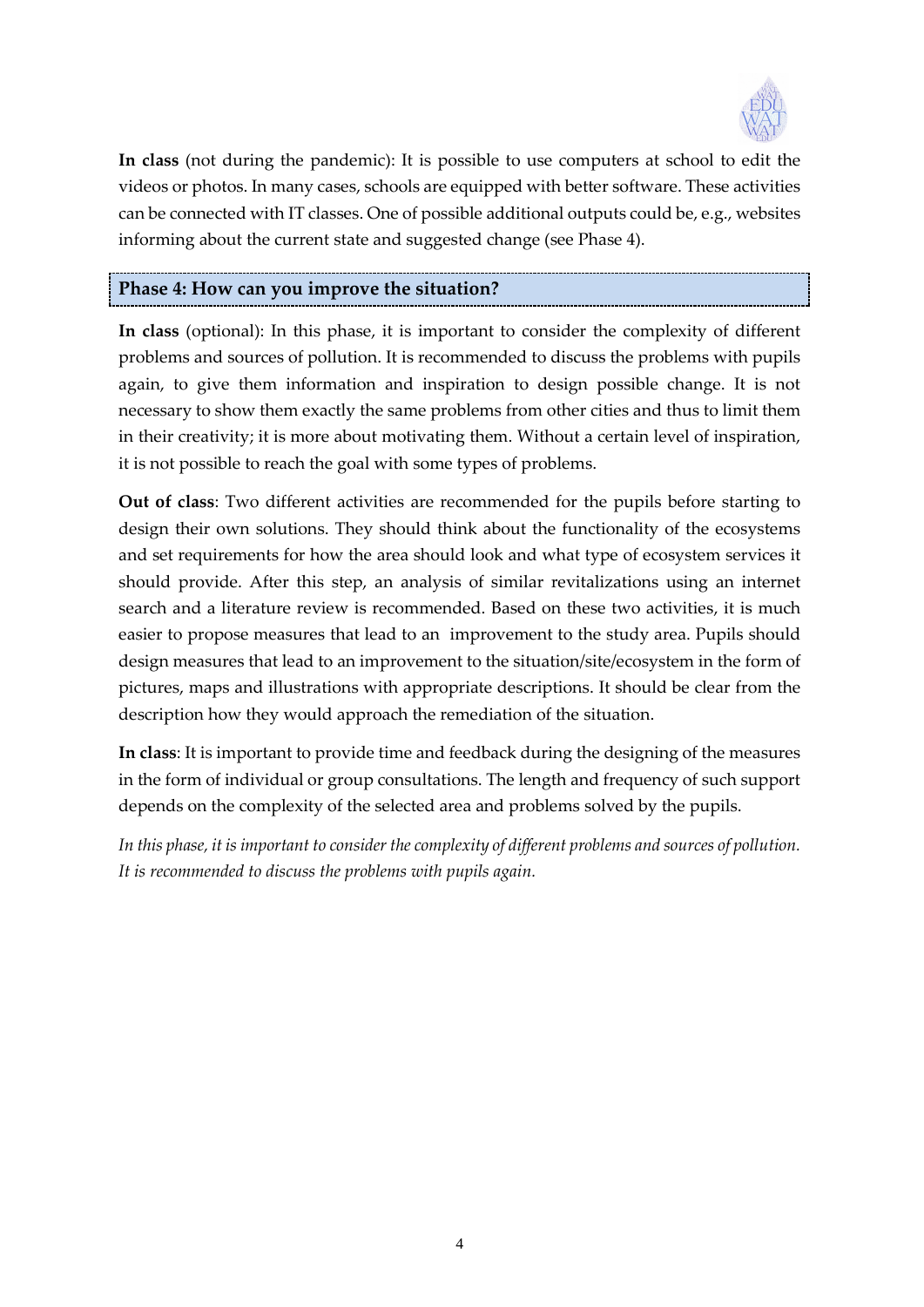

#### <span id="page-8-0"></span>**Phase 5: Communication of results**

This stage should focus on how to present or communicate the results. Pupils should prepare the final output from the activity now. It depends on their age and ability. The output should be in the form of a basic presentation, report, leaflet, poster, audio or video document or basic webpage. In some cases, other types of outputs such as an exhibition of models or drawings are more suitable. In case the suggested changes/measures are meaningful, it makes sense to present them to a wider audience and/or municipality representatives.

**Out of class**: Pupils prepare the output based on the teacher's instructions or preferences. As described above, there are many different types of output that can be used. Sometimes it is good to give plenty of freedom of choice, but sometimes it is better to narrow the choice or require a specific output that is consistent with further use and promotion. It also depends on links to other subjects such as IT or art classes. The whole activity takes a lot of time, and it is important to motivate the pupils in this final stage. There is a relatively high risk of decreasing concentration and motivation during this activity.

*Inspiration for students: Applications/webpages are innovative tools that can be used very easily for creation of an online book containing all your documentation (photos, newspaper articles, etc.). It is possible to upload all possible types of materials and to arrange them according to templates and needs. Pupils can use, e.g.,* [https://www.bookcreator.com](https://www.bookcreator.com/) or [https://app.mural.co](https://app.mural.co/) .

**In class**: The finishing of this activity should be linked to an evaluation of the whole activity. It may transpire that the path to solving problems is not always easy, but if enough attention is paid, most problems can be solved or appropriate measures can be proposed.

At the end all outputs can be presented to other pupils from other years, parents or a wider audience. This activity should be connected with project days, etc.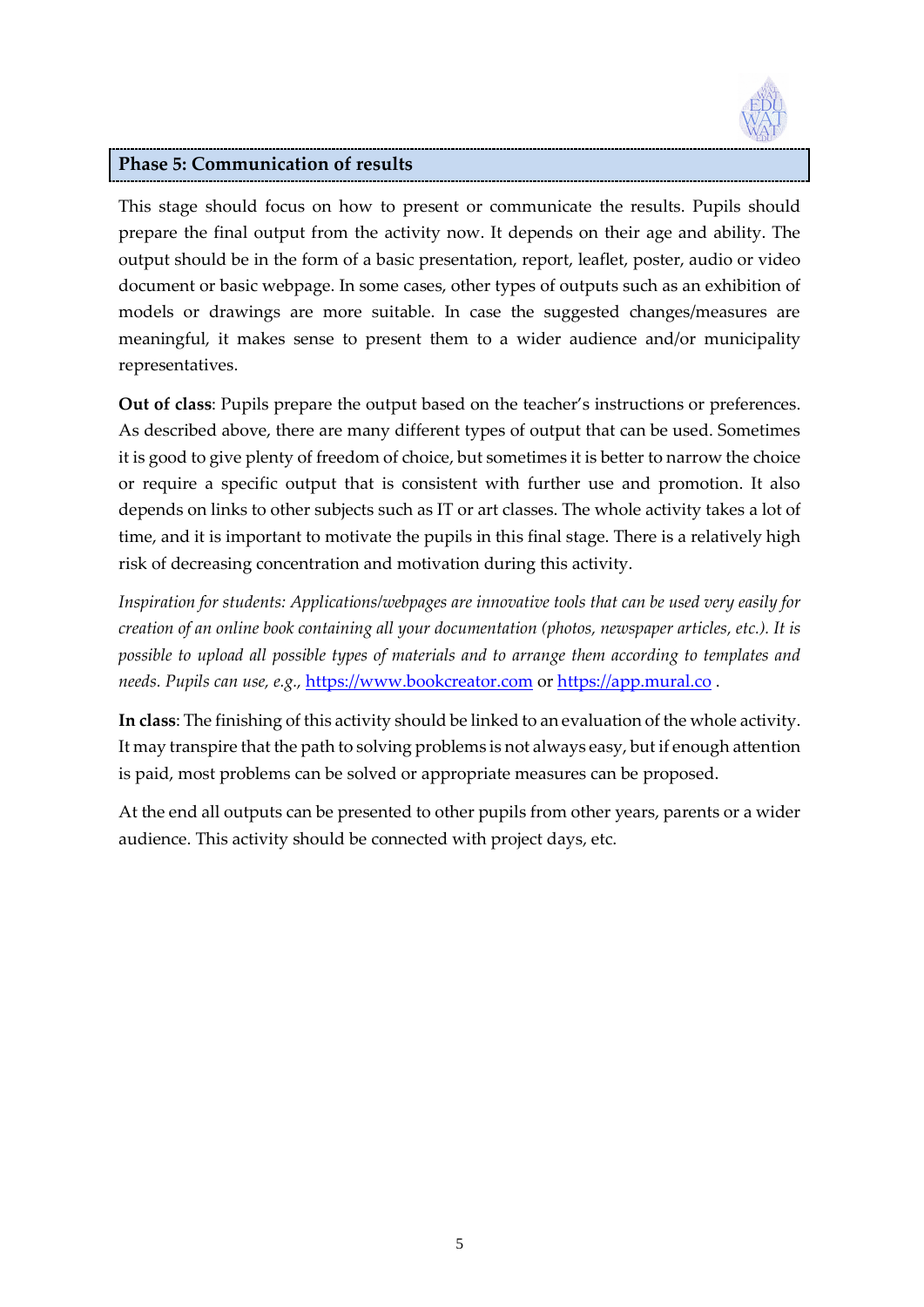

# <span id="page-9-0"></span>**Water in your free time? Capture it!**

| Goal of the<br>activity<br>(Thanks to this<br>activity, the students<br>$understood$ ) | Pupils will learn the interconnection between water and their daily<br>life through their favourite sport activity. They should understand<br>the ways of water use in daily activities such as sports and realize<br>that water is used or produced every time, even by the human body.<br>This activity raises pupils' awareness of water consumption and<br>demand related with different free time activities. Water is<br>important not only for drinking and hygiene. It is part of most of<br>our everyday activities. |  |
|----------------------------------------------------------------------------------------|-------------------------------------------------------------------------------------------------------------------------------------------------------------------------------------------------------------------------------------------------------------------------------------------------------------------------------------------------------------------------------------------------------------------------------------------------------------------------------------------------------------------------------|--|
| Material                                                                               | Internet connection (access to websites containing basic information<br>about water needed for sports facilities, e.g., watering stadium<br>lawns), pencils, paper, camera, physical activity                                                                                                                                                                                                                                                                                                                                 |  |
| <b>Time</b>                                                                            | Approximately 5 - 7 hours                                                                                                                                                                                                                                                                                                                                                                                                                                                                                                     |  |
| Form                                                                                   | Individual/team project work, pupils document their favourite<br>sport, and they try to find the connection to water within it. They can<br>find more connections in it (Sweat, production of t-shirt in terms of<br>virtual water, watering of grass on football field etc.)                                                                                                                                                                                                                                                 |  |

#### <span id="page-9-1"></span>**Introduction to the activity**

The topic of water consumption is often introduced to pupils only in connection with water for drinking and hygiene purposes at home. Although there is a shortage of good quality water (drinking water) in parts of the world, Europeans live in relative water wealth. It is important to remember that water consumption at home alone is only part of the total. Water is the basis for most of the products and food we buy and is also linked to all the services we use. Without even realising it, by buying, for example, coffee beans, we have indirectly consumed water in a part of the world that was necessary to grow the coffee, process it, import it into our country and then buy it in the shop.

This activity connects sports and water (sweat, rivers, football/grass, etc.). Pupils should choose their favourite sport and identify water in it. Where and in which condition can water be found in sport activities? Is it the water we drink? Is it the water needed for the tshirt production process? Is it water we sweat?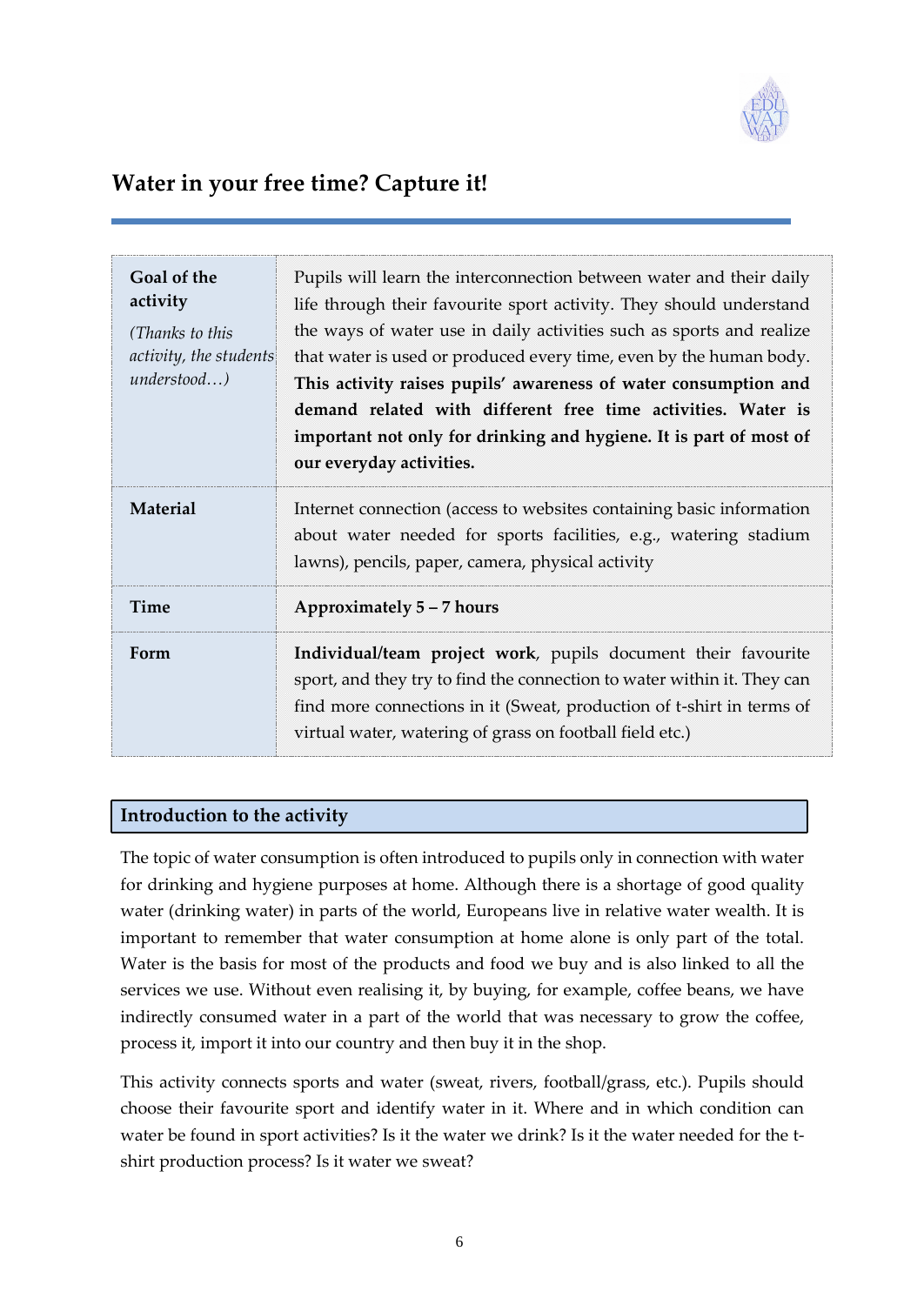

<span id="page-10-0"></span>**In class** (during online meeting): Introduce the whole activity. Explain the objectives – the nature of the activity – to the pupils. They have the opportunity to analyse their favourite activity from another aspect. Even though it is possible to measure the real water consumption in some of the activities, most can be analysed only using secondary data. The analysis canbe made in groups of pupils or individually based on the age. The pupils can be inspired with several examples about water consumption in different free time activities.



## <span id="page-10-1"></span>**Phase 1: Chose and describe your favourite sport**

**Out of class**: At the beginning, each pupil/group of pupils should identify his/their favourite sport or other activity in case sport is not relevant to them in their free time. After that, they should describe their favourite sport using words, pictures, photos from newspapers and gather together what they like about their favourite sport on paper or in an online environment, where they can also make a poster.

*Similar to the previous activity, online tools and platforms such as Book Creator, Mural or Miro can be used for putting together the materials describing the favourite activity.*

**In class**: At this stage, the teacher should collect the topics (sport activities or other activities) selected by the pupils and provide them with feedback.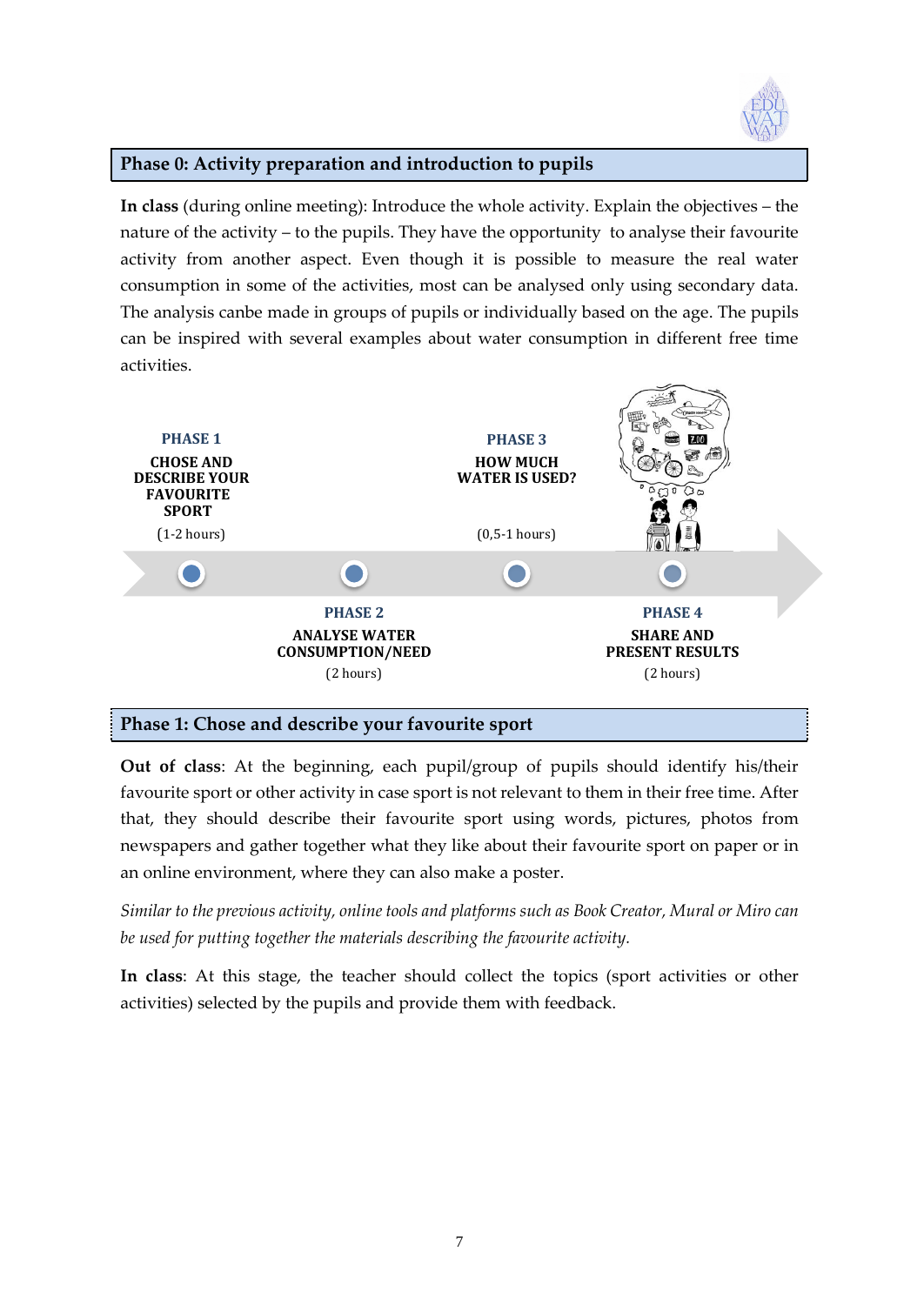

#### <span id="page-11-0"></span>**Phase 2: Analyse water consumption/need**

**Out of class**: In this stage, when the pupils have described their favourite sport activity, they should go out and practise it. As they are practising the sport activity, they should document the moments where they think water is used/ produced. Also, they should describe in which form it is and why (liquid, solid, gaseous). As they are noticing water in their sport activity, they should also capture these moments with a camera.

#### <span id="page-11-1"></span>**Phase 3: How much water is used?**

**In class**: Before providing time for pupils to analyse the water consumption, it makes sense to lecture or discuss about different types of water consumption related to free time activities (e.g., drinking water, water used for producing sport equipment, clothes etc.). Different types of water footprint calculators are available online.

**Out of class**: Pupils should try to calculate how much water their sport needs.

- Virtual water needed to produce their sport clothes https://1url.cz/8KQoy
- They can search for the amount of water lost by sweating during sport activity
- How much water they drink during the sport activity
- If their activity needs a grass field (football field, etc.), they can calculate how much water is needed to grow the grass.

#### <span id="page-11-2"></span>**Phase 4: Share and present results**

**Out of class**: After completing these steps, pupils should put together all the information gathered (photographs, data, calculations, drawings) about water and sport and make a poster on paper or in an online environment. They should prepare a one-minute talk containing the most interesting facts they learned within this activity about water consumption.

**In class**: Pupils present the results in class or online. In the next class, a short quiz focusing on interesting facts can be used for testing the memory and opening a final discussion.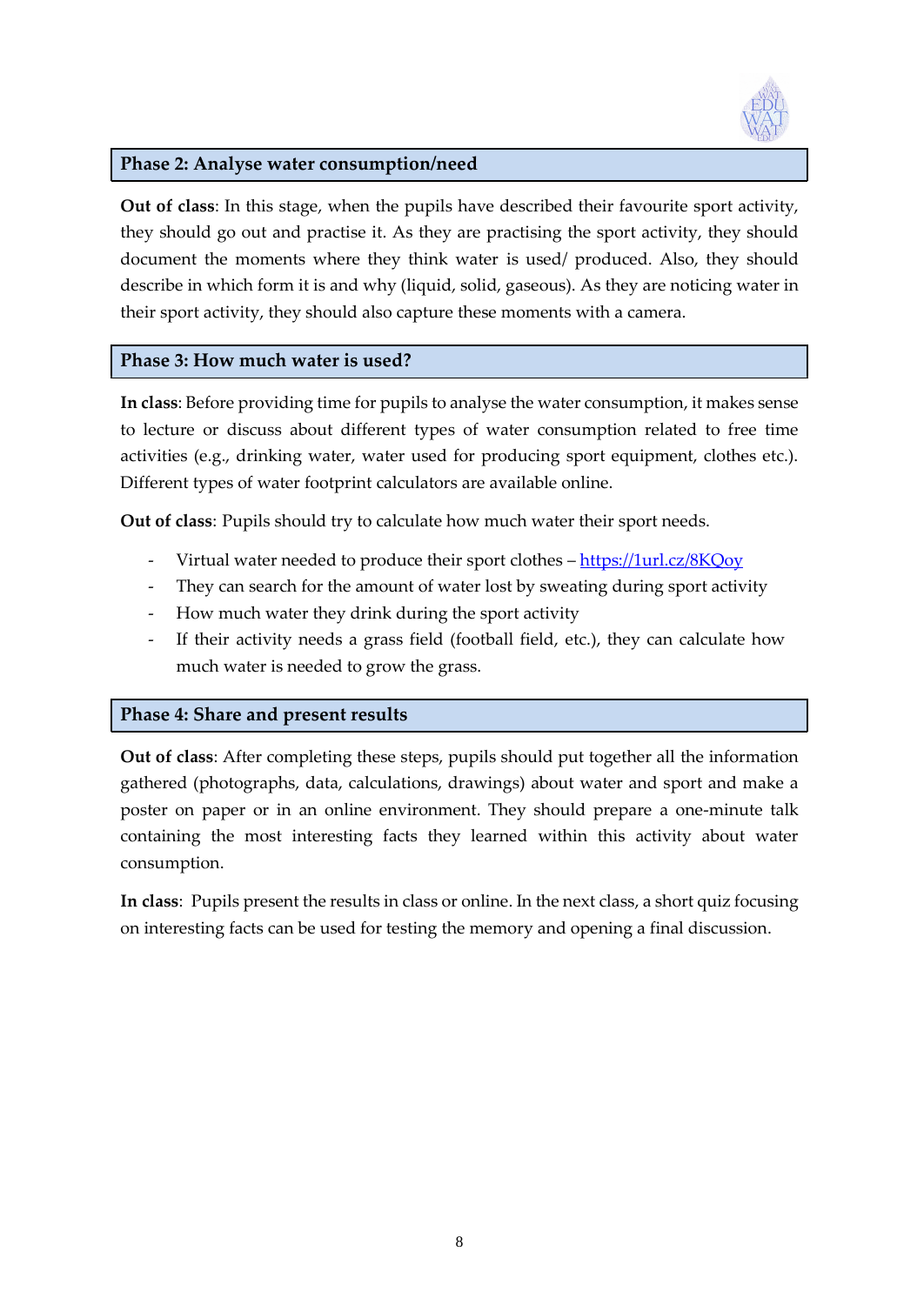

# <span id="page-12-0"></span>**Clean your water!**

| Goal of the<br>activity<br>(Thanks to this<br>activity, the students<br>$understood$ ) | Pupils learn that water can be cleaned mechanically to remove basic<br>impurities. They should realize through the construction of a water<br>purifier how they can clean water by themselves with simple<br>materials that can be found at their homes and in the nature.         |  |
|----------------------------------------------------------------------------------------|------------------------------------------------------------------------------------------------------------------------------------------------------------------------------------------------------------------------------------------------------------------------------------|--|
| Material                                                                               | Internet connection, camera, plastic bottles, knife/scissors, coffee<br>filter paper, spoon, filter material (sand, gravel and cotton or carbon),<br>bottle of dirty water $-2$ litres (full of sand, mud, plant residues, or<br>other natural substances), laboratory report form |  |
| Time                                                                                   | 4 - 6 hours (whole activity including preparation). Final duration<br>depends on approach selected.                                                                                                                                                                                |  |
| Form                                                                                   | Individual/team project work (collection of materials for water<br>purification), experiment and/or observation how the water is<br>purified step by step and reflect it with a text and photo description.                                                                        |  |

## <span id="page-12-1"></span>**Introduction to the activity**

The activity connects biology, chemistry and retention of water. Pupils should go outside and collect the materials needed to make the purifier (cotton, gravel, sand, etc.). Photo documentation of water changes: pupils should describe the experiment with photos as well as text, expressing their observations.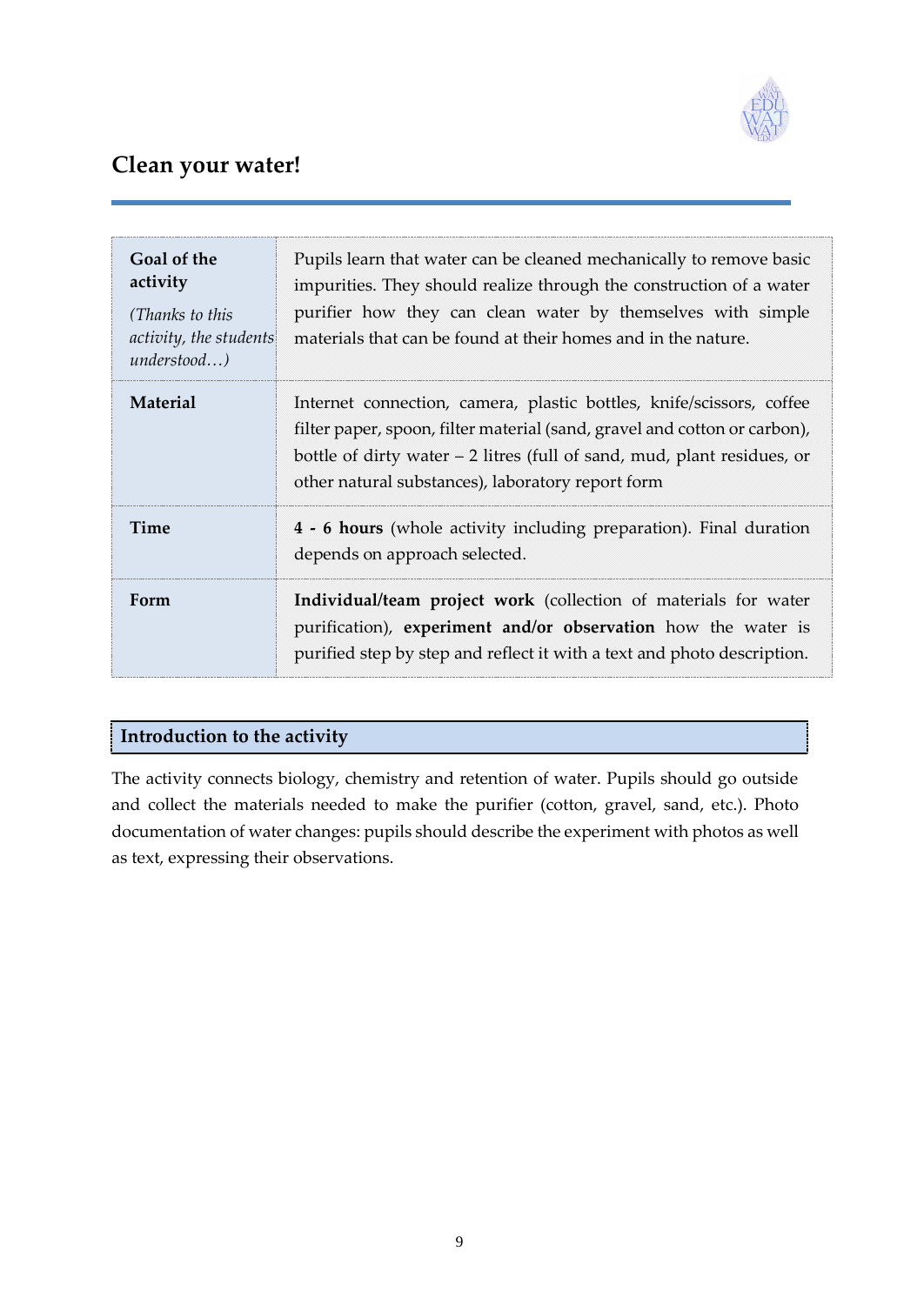

<span id="page-13-0"></span>**In class** (during online meeting): Introduce the whole activity. Explain the objectives – the nature of the activity – to the pupils. The introduction can be based on a story design: "Droughts occur all over the world and the amount of water decreases rapidly in certain periods of the year. People in many countries/areas have started to be afraid of not having enough water. The most difficult to decide is whether we should, e.g., water plants if we may not have enough water for humans. There is a solution. If you make a small invention and purify available grey water, this water will probably not be clean enough for you to drink, but it will be definitely clean enough for the plants. Thanks to your invention and experience, you will support plants and their roots will help keep water in the soil. Your invention may help a whole ecosystem survive."

Some time can be spent brainstorming and collecting knowledge, information and ideas about water cleaning. Pupils have the opportunity to contribute actively to the experiment – collect materials outside or bring them from home, try a simple experiment in the classroom or at home and document it properly.



<span id="page-13-1"></span>**Out of class**: Pupils should find and collect necessary materials mentioned before (plastic bottles, knife/scissors, coffee filter paper, spoon and filter material (sand, gravel and cotton or carbon)). It depends on the form of the experiment; if it is made at school by the teacher, the list of necessary material can be shared and each pupil is responsible for bringing only some of the items. If the experiment is made by pupils (whether at school or at home), each pupil needs all the items except the knife or scissors. Running the experiment at home is connected with the risk of staining the floor.

**In class**: The necessary materials coming from nature (e.g., sand and gravel) can be collected as part of another activity, e.g., school trip. The materials can also be collected by the teacher in advance. The purification process is presented briefly by the teacher before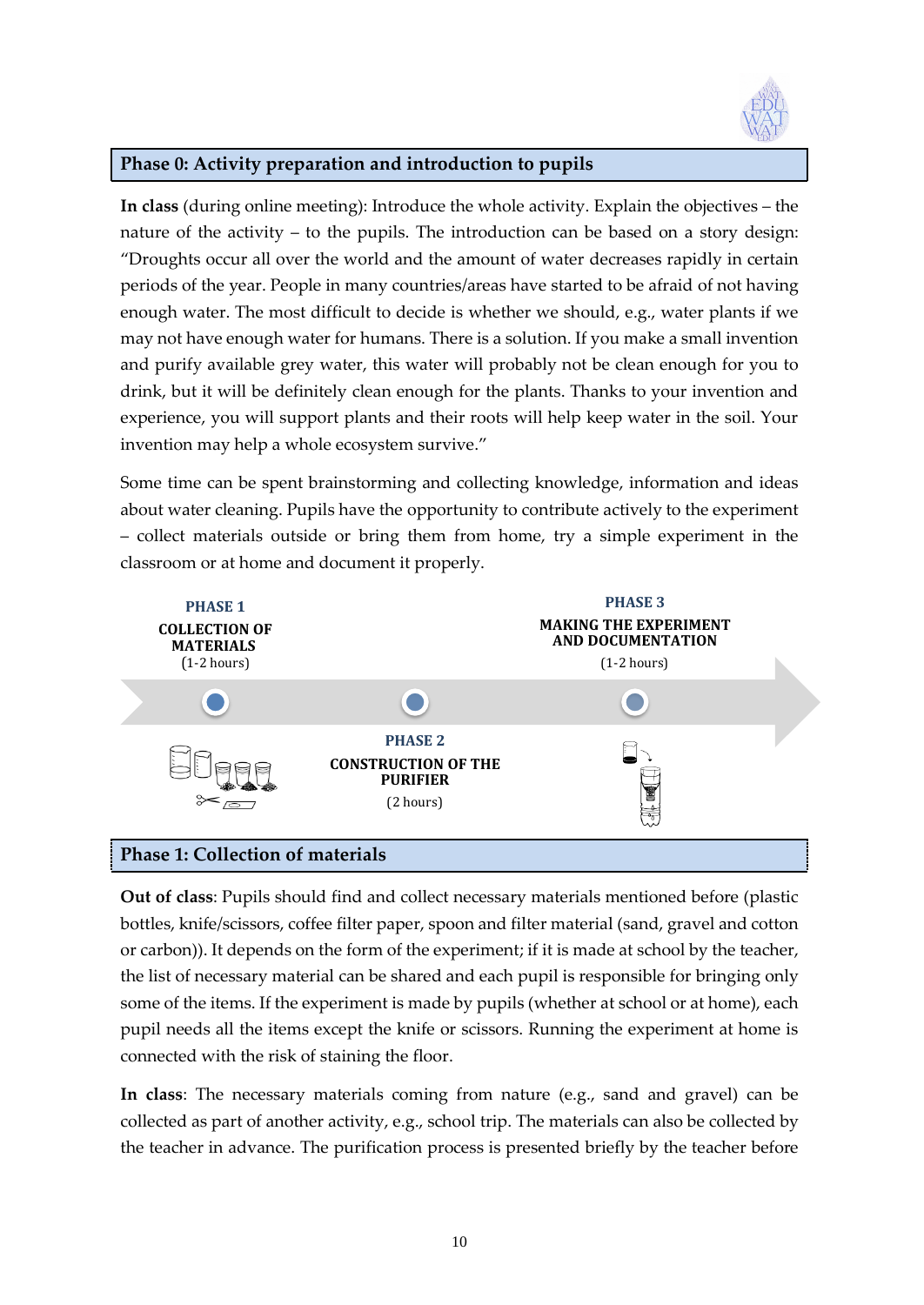

making the experiment. There is a possible extension to the activity: to discuss the suitability of the materials used for filtration.

#### <span id="page-14-0"></span>**Phase 2: Construction of the purifier**

**In class/Out of class**: Based on your preferences and the current pandemic situation, the experiment can be made at school by the teacher or the pupils, or at home by the pupils. The preparation process and the experiment itself can also be watched online. For the purposes of development of other skills (e.g., manual skills) it is recommended that the experiment is always carried out by pupils. The preparation of the purifier is very easy:

- Cut a plastic bottle in the middle to make a top half and a bottom half.
- Turnt the top of the bottle upside down and insert it into the lower half of the bottle to create a cylinder with a funnel.
- Put coffee filter paper into the bottle cylinder.
- Add gravel, sand, cotton/activated carbon onto the created filter.

## <span id="page-14-1"></span>**Phase 3: Experiment and documentation**

**In class/Out of class**: Now the apparatus for cleaning the water is ready. Pupils can add dirty water, which should contain mud, natural impurities, etc., to see the difference after the experiment. They should collect information about the process in the form of a photograph (before and after) to see the difference, describe the process and describe the impurities in the water or from where it was collected.

We recommend using a standard report format to document the purification process (date, place, initial state of dirty water, purifier description, final state, etc.). Photo documentation of water changes can be an integral part. The documentation process should be appropriate to the pupils' age and experience.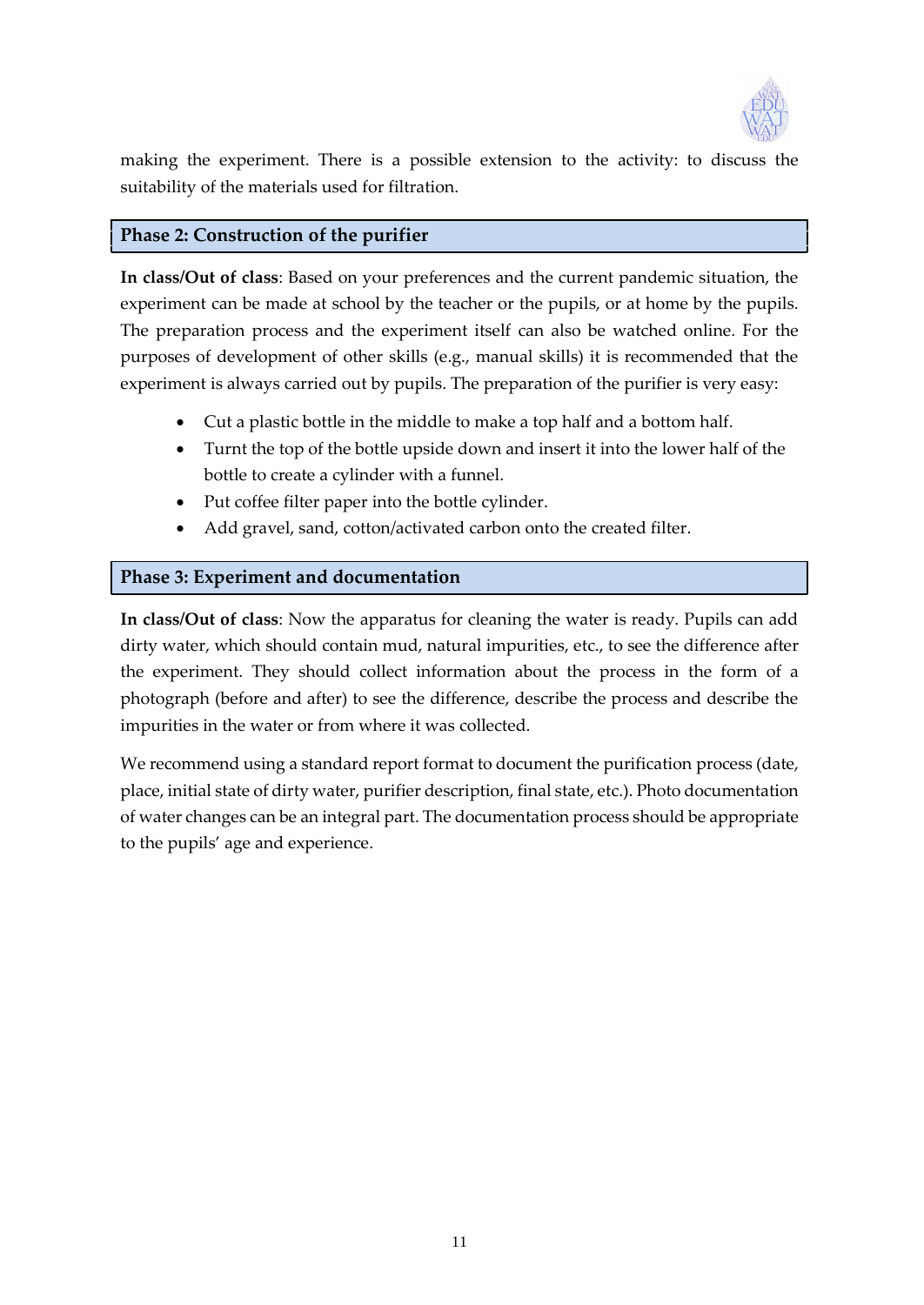

# <span id="page-15-0"></span>**Calculate the virtual water footprint of a traditional meal**

| Goal of the<br>activity<br>(Thanks to this<br>activity, the students<br>$understood$ ) | The pupils should understand how much water their traditional<br>meal costs. They will count the virtual water footprint of each meal<br>component and at the end, they will compare which traditional meal<br>is more sustainable in terms of water consumption/savings. From this<br>activity, pupils understand that each ingredient in their traditional<br>(favourite) food also needs water, and they will realize how much<br>water has been used. |  |
|----------------------------------------------------------------------------------------|-----------------------------------------------------------------------------------------------------------------------------------------------------------------------------------------------------------------------------------------------------------------------------------------------------------------------------------------------------------------------------------------------------------------------------------------------------------|--|
| Material                                                                               | Recipe and ingredients for a traditional meal, calculator, paper or<br>excel table, camera for documentation                                                                                                                                                                                                                                                                                                                                              |  |
| <b>Time</b>                                                                            | <b>Approximately 4-8 hours</b>                                                                                                                                                                                                                                                                                                                                                                                                                            |  |
| Form                                                                                   | Individual work (possible cooperation with parents, siblings or<br>other family members such as grandparents). Pupils cook their<br>traditional (favourite) food and count how many litres of water each<br>ingredient added to the food needs.                                                                                                                                                                                                           |  |

## <span id="page-15-1"></span>**Introduction to the activity**

Pupils prepare their favourite meal or a typical dish from a foreign cuisine and calculate how much it costs in terms of water. In this way, pupils can make a competition – which meal/meal from which country has the lowest water demand. Pupils can share the meal preparation process in the form of a poster (photo documentation, text description, drawings/paintings and water consumption calculations) or videos, etc. These posters or videos can then be uploaded to an online environment so that also other pupils can see the results.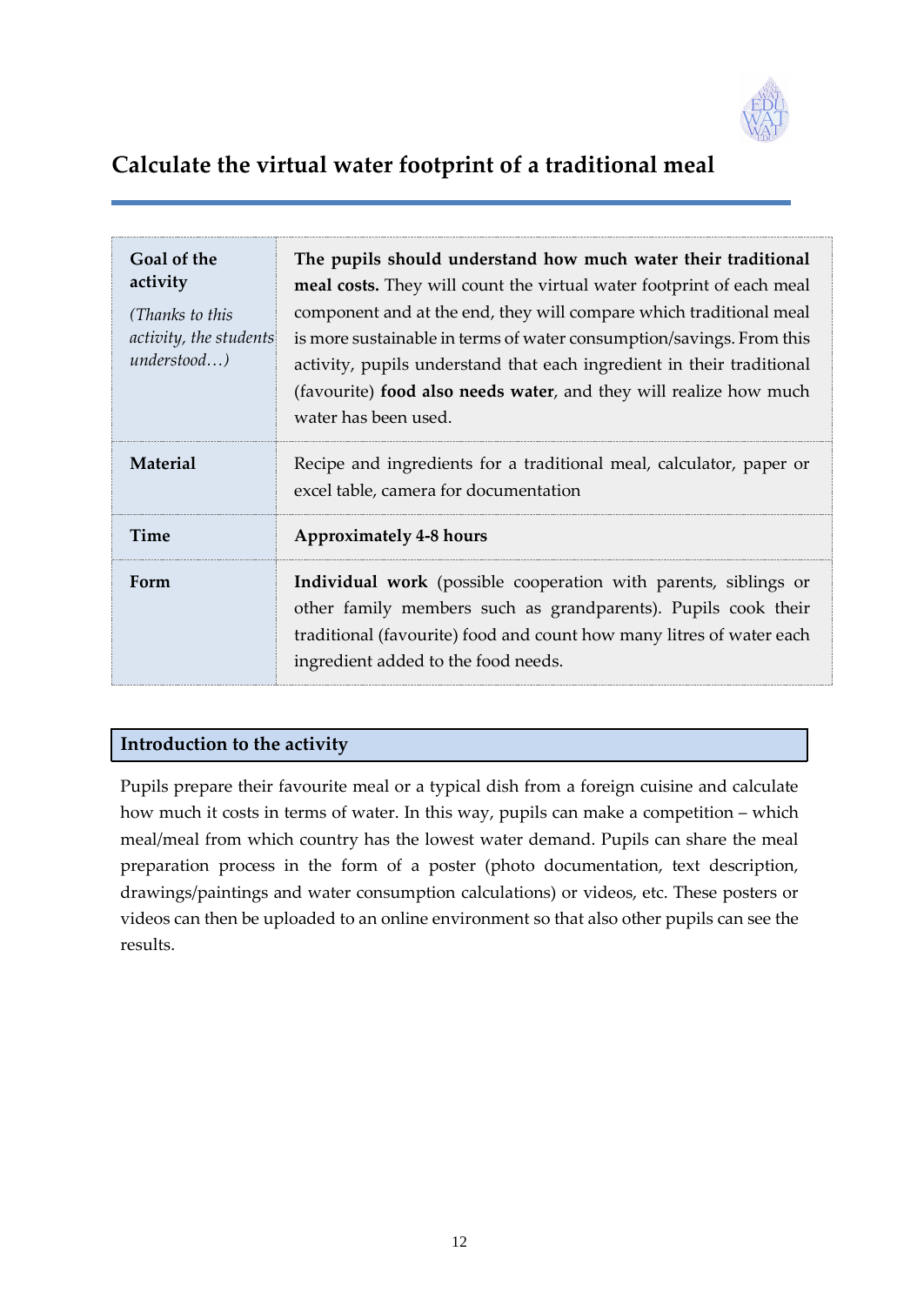

<span id="page-16-0"></span>**In class** (during online meeting): The footprint concept should be introduced to pupils before the activity starts. It is important to justify what is behind the water footprint concept and why we should reflect the water footprint in our consumption behaviour. The introduction is easier if the carbon footprint concept has been presented and implemented in the past before this activity.

It is recommended to set some rules for the pupils to follow when selecting the meals they will prepare (e.g., to set a minimum and maximum preparation time, expenditure per serving of the meal, etc.).



#### <span id="page-16-1"></span>**Phase 1: Meal selection and preparation**

**Out of class**: Each pupil chooses the traditional/favourite meal she/he wants to cook. After that, it is necessary to find the recipe, to assess whether it is within their ability to cook, and to check whether they can start preparing the meal straight away, or have to pick vegetables in the garden or go to the shop to buy the ingredients first. After all the ingredients are collected, the preparation can start. Support from parents or other adults is necessary for safety reasons.

#### <span id="page-16-2"></span>**Phase 2: How to calculate the water footprint?**

**Out of class/In class**: After pupils chose the meal they want to cook/cooked, they can visit https://waterfootprint.org, where they can find examples of recipes and water footprints, or the teacher can give pupils our table (see Appendix 1), listing most important ingredients and their water footprints. Based on the table or the application, the total water footprint should be calculated by pupils. It is recommended to calculate the total footprint and then to consider the number of servings cooked and to recalculate the water footprint per serving.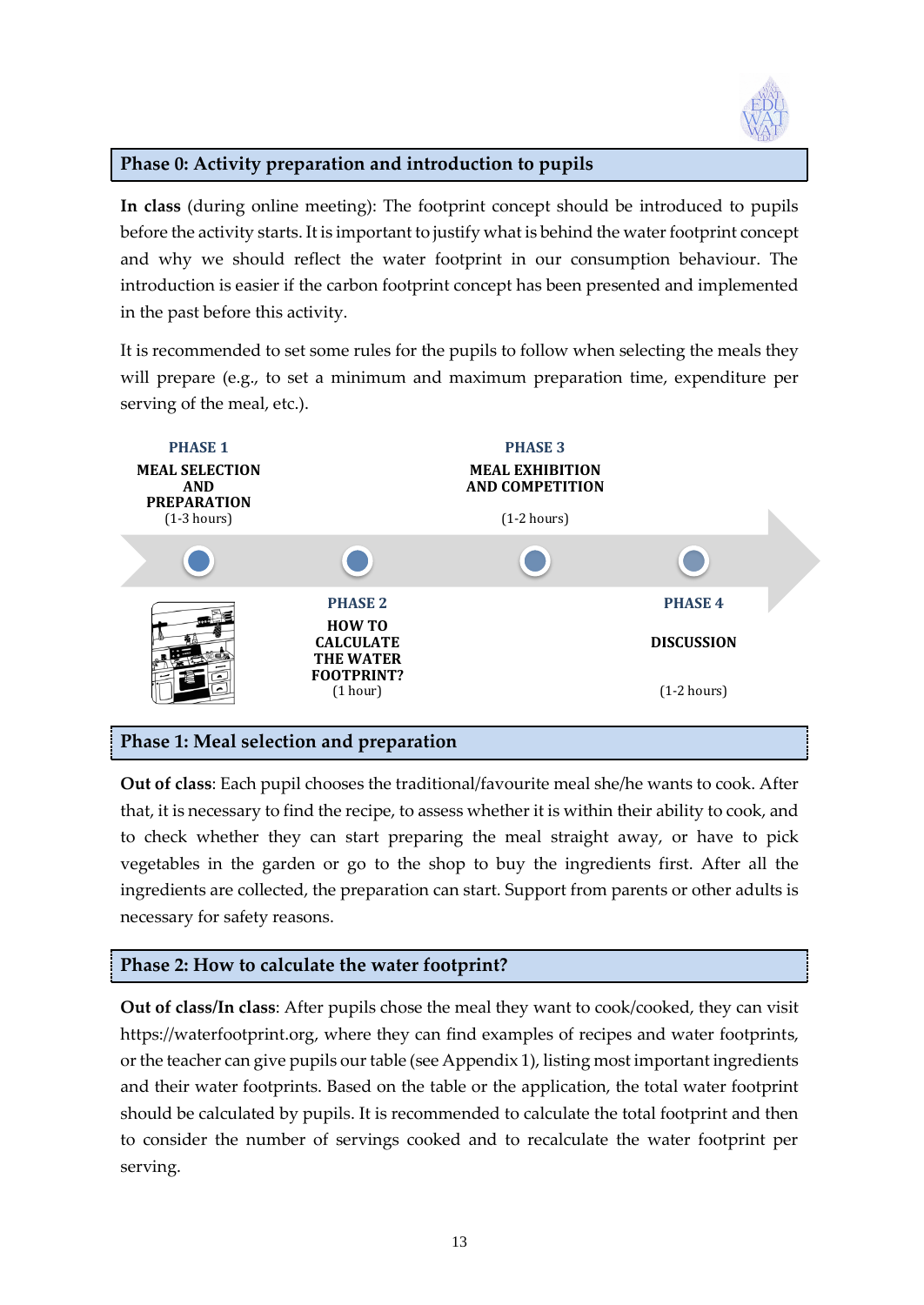

## <span id="page-17-0"></span>**Phase 3: Most sustainable meal exhibition and competition**

**Out of class**: The water footprint calculation results are presented together with photos or videos of prepared meals. Other materials such as recipes or videos from the preparation can be placed as an appendix. All the results can be shared with other pupils and the teacher using either Book Creator and similar online tools (see previous activities) or via school cloud storage, e-twinning, etc.

**In class**: During a meeting of all the pupils and the teacher, all the prepared meals are presented using photos. At this stage, information about water footprint is hidden. After all the participants have seen all the meals, pupils use their own experience to try to estimate which meal will be the most water-intensive and which will require the least water, taking into account the water footprint concept. The water footprint information is now revealed. Pupils with the best guess may be rewarded (e.g., additional points to their overall rating in a subject).

*In case the activity is implemented as part of a bilateral or international project (e.g., cooperation with foreign schools such as in the case of WatEdu), this activity can be taken as an international competition to motivate the pupils more. They can share their national results and calculate which country (or school) is more sustainable in terms of water consumption.*

#### <span id="page-17-1"></span>**Phase 4: Discussion – How can you save a bit of water while cooking?**

**In class**: After the competition results, there can be a discussion about the water footprint concept, how the pupils can upgrade the recipe in terms of water savings, etc. Its worth mentioning in the discussion that a lot of water and, e.g., air pollution can be saved and reduced by buying crops grown and processed in the country and, above all, by growing crops in your own garden, balcony, allotment garden or a community garden. By growing it yourself, you know the origin and quality.